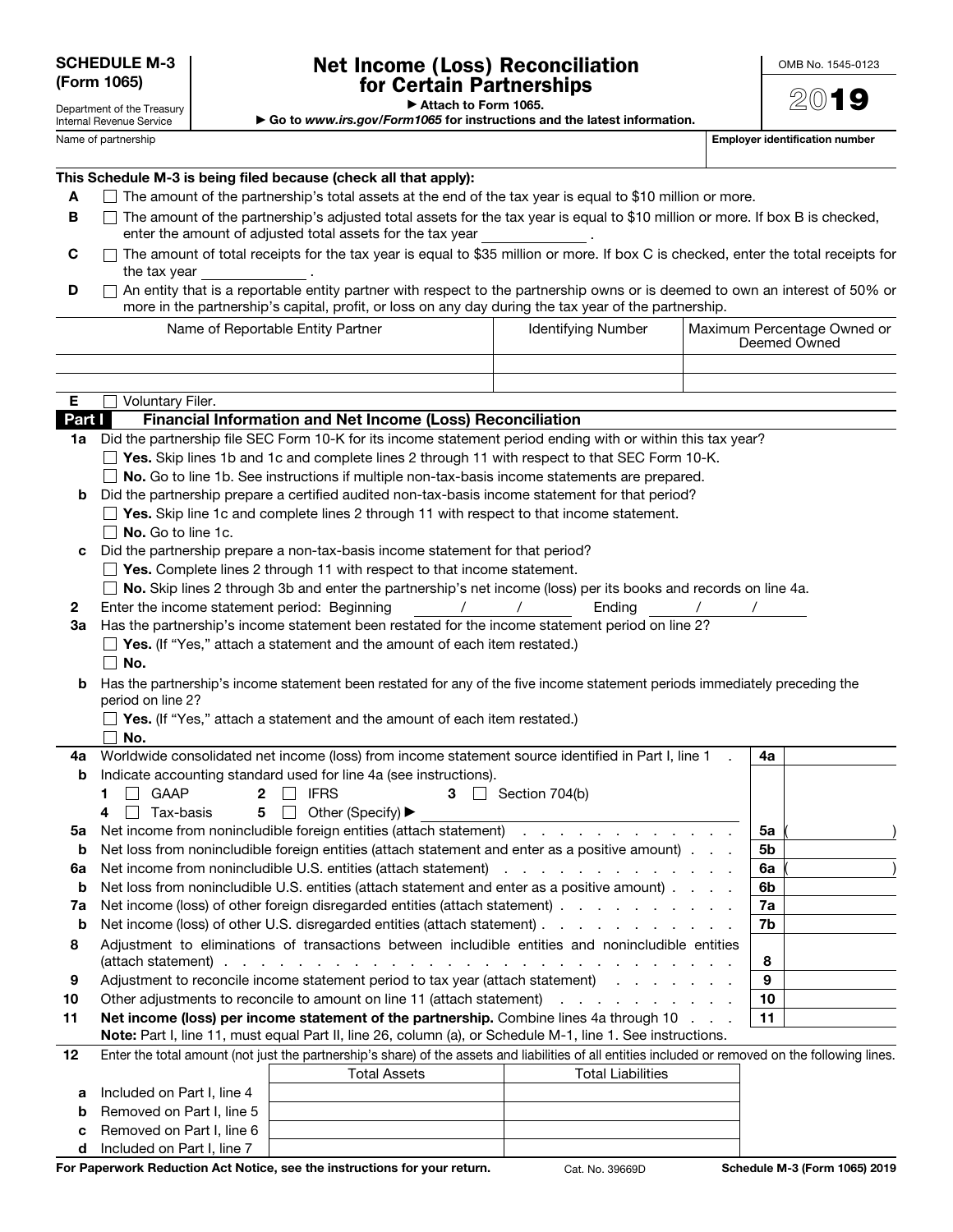## Part II Reconciliation of Net Income (Loss) per Income Statement of Partnership With Income (Loss) per Return

|         | <b>Income (Loss) Items</b>                                                                         | (a)<br>Income (Loss) per<br>Income Statement | (b)<br>Temporary<br>Difference | (c)<br>Permanent<br>Difference | (d)<br>Income (Loss) per<br><b>Tax Return</b> |
|---------|----------------------------------------------------------------------------------------------------|----------------------------------------------|--------------------------------|--------------------------------|-----------------------------------------------|
|         | Attach statements for lines 1 through 10.                                                          |                                              |                                |                                |                                               |
| 1.      | Income (loss) from equity method foreign corporations                                              |                                              |                                |                                |                                               |
| 2       | Gross foreign dividends not previously taxed                                                       |                                              |                                |                                |                                               |
| 3       | Subpart F, QEF, and similar income inclusions                                                      |                                              |                                |                                |                                               |
| 4       | Gross foreign distributions previously taxed<br>$\mathcal{L} = \mathcal{L} \times \mathcal{L}$     |                                              |                                |                                |                                               |
| 5       | Income (loss) from equity method U.S. corporations                                                 |                                              |                                |                                |                                               |
| 6       | U.S. dividends                                                                                     |                                              |                                |                                |                                               |
| 7       | Income (loss) from U.S. partnerships                                                               |                                              |                                |                                |                                               |
| 8       | Income (loss) from foreign partnerships                                                            |                                              |                                |                                |                                               |
| 9       | Income (loss) from other pass-through entities<br><b>Contract Contract</b>                         |                                              |                                |                                |                                               |
| 10      | Items relating to reportable transactions                                                          |                                              |                                |                                |                                               |
| 11      | Interest income (see instructions)                                                                 |                                              |                                |                                |                                               |
| 12      | Total accrual to cash adjustment                                                                   |                                              |                                |                                |                                               |
| 13      | Hedging transactions                                                                               |                                              |                                |                                |                                               |
| 14      | Mark-to-market income (loss)                                                                       |                                              |                                |                                |                                               |
| 15      | Cost of goods sold (see instructions)                                                              |                                              |                                |                                |                                               |
| 16      | Sale versus lease (for sellers and/or lessors)                                                     |                                              |                                |                                |                                               |
| 17      | Section 481(a) adjustments                                                                         |                                              |                                |                                |                                               |
| 18      | Unearned/deferred revenue                                                                          |                                              |                                |                                |                                               |
| 19      | Income recognition from long-term contracts                                                        |                                              |                                |                                |                                               |
| 20      | Original issue discount and other imputed interest.                                                |                                              |                                |                                |                                               |
| 21a     | Income statement gain/loss on sale, exchange,                                                      |                                              |                                |                                |                                               |
|         | abandonment, worthlessness, or other disposition of                                                |                                              |                                |                                |                                               |
|         | assets other than inventory and pass-through entities .                                            |                                              |                                |                                |                                               |
| b       | Gross capital gains from Schedule D, excluding                                                     |                                              |                                |                                |                                               |
|         | amounts from pass-through entities                                                                 |                                              |                                |                                |                                               |
| C       | Gross capital losses from Schedule D, excluding<br>amounts from pass-through entities, abandonment |                                              |                                |                                |                                               |
|         | losses, and worthless stock losses<br>and a state of the state                                     |                                              |                                |                                |                                               |
|         |                                                                                                    |                                              |                                |                                |                                               |
| d       | Net gain/loss reported on Form 4797, line 17,<br>excluding amounts from pass-through entities,     |                                              |                                |                                |                                               |
|         | abandonment losses, and worthless stock losses                                                     |                                              |                                |                                |                                               |
|         | Abandonment losses                                                                                 |                                              |                                |                                |                                               |
|         | Worthless stock losses (attach statement)                                                          |                                              |                                |                                |                                               |
|         | Other gain/loss on disposition of assets other than inventory                                      |                                              |                                |                                |                                               |
| g<br>22 | Other income (loss) items with differences (attach statement)                                      |                                              |                                |                                |                                               |
| 23      | Total income (loss) items. Combine lines 1 through                                                 |                                              |                                |                                |                                               |
|         | 22.                                                                                                |                                              |                                |                                |                                               |
| 24      | Total expense/deduction items. (From Part III, line                                                |                                              |                                |                                |                                               |
|         | $31)$ (see instructions) $\cdots$ $\cdots$ $\cdots$ $\cdots$                                       |                                              |                                |                                |                                               |
| 25      | Other items with no differences<br>and the contract of the contract of                             |                                              |                                |                                |                                               |
| 26      | Reconciliation totals. Combine lines 23 through 25                                                 |                                              |                                |                                |                                               |
|         |                                                                                                    |                                              |                                |                                |                                               |

Note: Line 26, column (a), must equal Part I, line 11, and column (d) must equal Form 1065, Analysis of Net Income (Loss), line 1.

Schedule M-3 (Form 1065) 2019